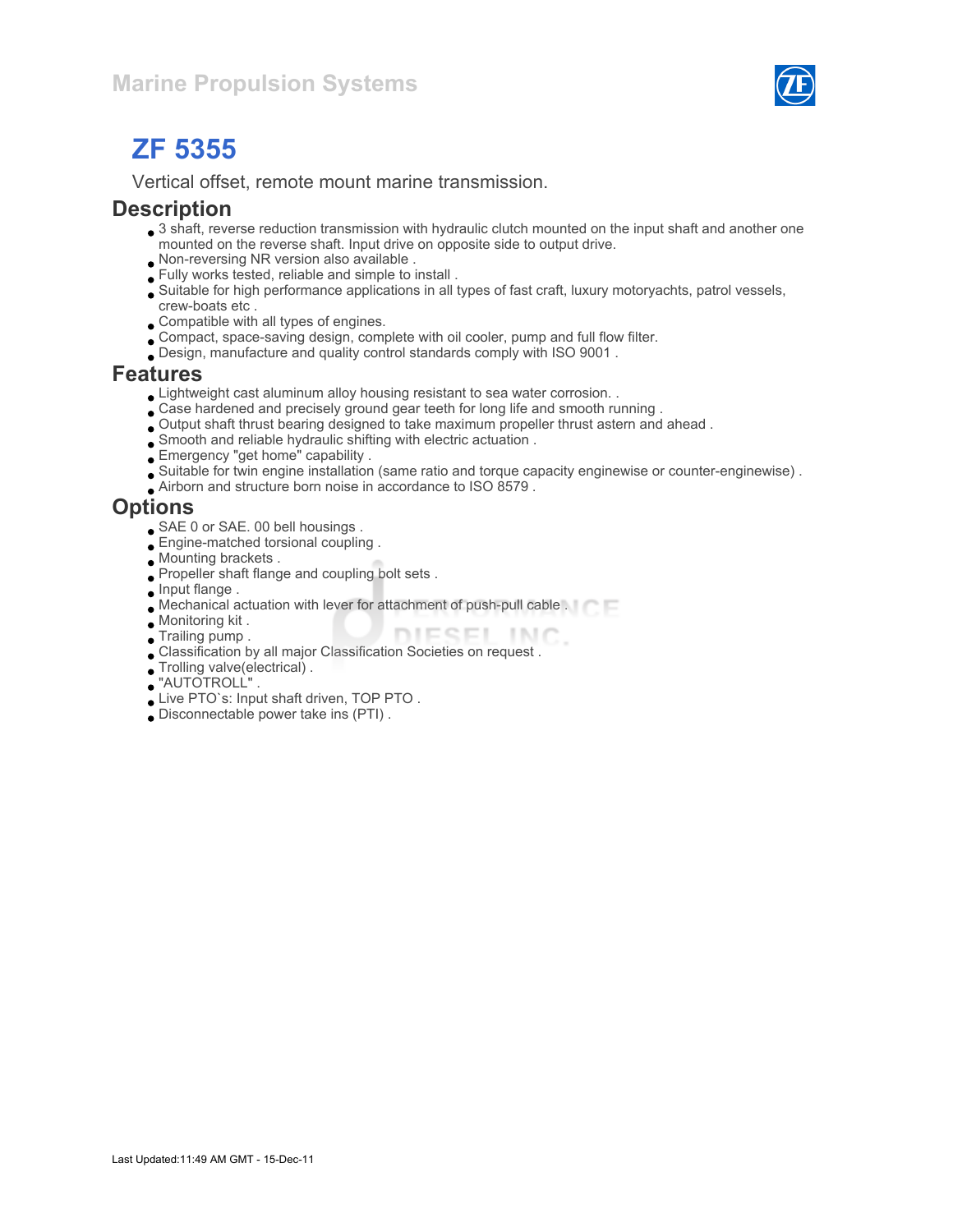

## Medium Duty

| <b>RATIOS</b>                        | MAX.<br>POWER/RPM<br><b>INPUT POWER CAPACITY</b><br><b>TORQUE</b> |      |                                                  |    |    |          |    |             |           |      | MAX.<br><b>RPM</b> |
|--------------------------------------|-------------------------------------------------------------------|------|--------------------------------------------------|----|----|----------|----|-------------|-----------|------|--------------------|
|                                      | Nm                                                                | ftlb | <b>kW</b>                                        | hp | kW | hp       | kW | hp          | kW        | hp   |                    |
|                                      |                                                                   |      |                                                  |    |    | 1800 rpm |    | 1900 rpm    | 2100 rpm  |      |                    |
| $\boxed{ }$ 3.471*, 4.033, 4.464     | 8505                                                              | 6273 | 0.8906   1.1943   1603   2150                    |    |    |          |    | 1692   2269 | 1870 2508 |      | 2600               |
| $\blacksquare$ 5.040                 | 8000                                                              | 5900 | 0.8377 1.1234 1508  2022  1592  2134  1759  2359 |    |    |          |    |             |           |      | 2600               |
| $\Box$ 5.500<br>$\ddotsc$ $\dddotsc$ | 7112                                                              | 5246 | 0.7447 0.9987 1340 1798 1415 1897                |    |    |          |    |             | 1564      | 2097 | 2600               |

\* Special Order Ratio.

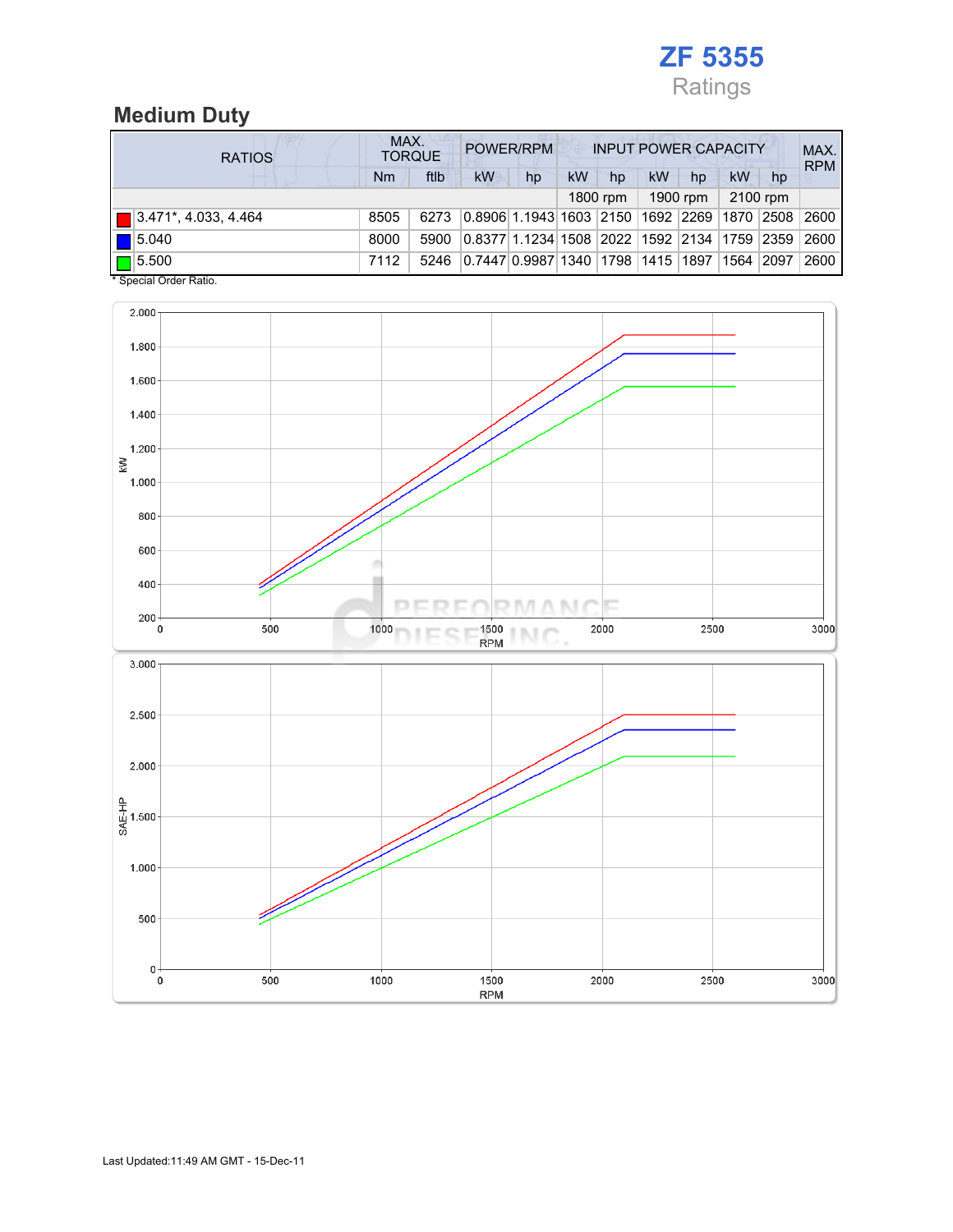

### Continuous Duty

| <b>RATIOS</b>                                                      | MAX.<br><b>TORQUE</b> |      |                                             | POWER/RPM<br><b>INPUT POWER CAPACITY</b> |    |    |                        |    |    | MAX.<br><b>RPM</b> |      |
|--------------------------------------------------------------------|-----------------------|------|---------------------------------------------|------------------------------------------|----|----|------------------------|----|----|--------------------|------|
|                                                                    | Nm                    | ftlb | kW                                          | hp                                       | kW | hp | kW                     | hp | kW | hp                 |      |
| 1900 rpm<br>1800 rpm<br>1600 rpm                                   |                       |      |                                             |                                          |    |    |                        |    |    |                    |      |
| $\boxed{ }$ 3.471*, 4.033, 4.464, 5.040                            | 7001                  | 5164 | 0.7331 0.9831 1173 1573 1320 1770 1393 1868 |                                          |    |    |                        |    |    |                    | 2000 |
| 5.500<br>$\mathbf{A} \cap \mathbf{A}$ $\mathbf{A} \cap \mathbf{A}$ | 6370                  | 4698 | 0.6670 0.8945 1067                          |                                          |    |    | 1431  1201  1610  1267 |    |    | 1700               | 2000 |

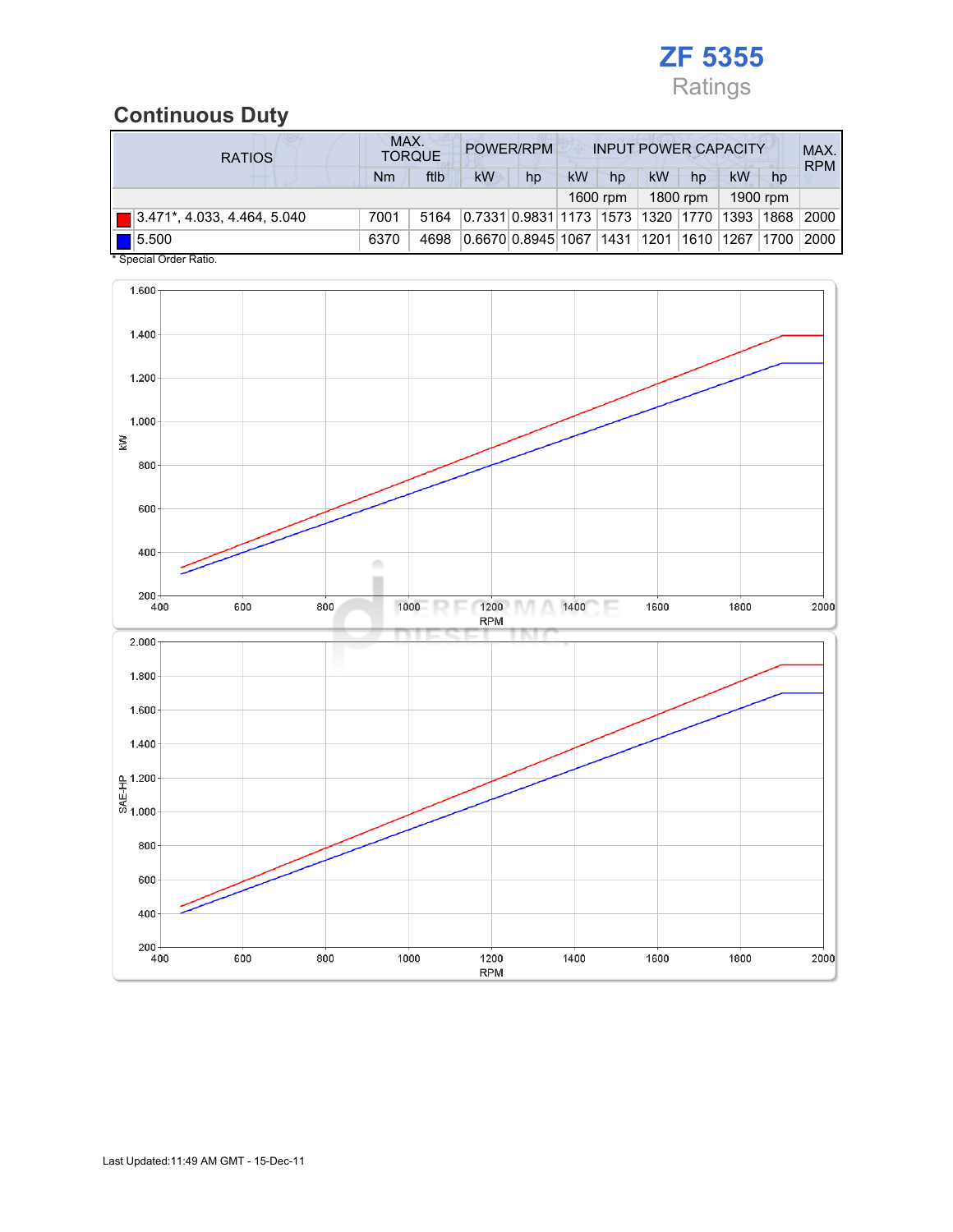## ZF 5355 Dimensions

Œ



| mm (inches) |    |                |    |                |                            |  |                                                                                                            |    |           |  |  |
|-------------|----|----------------|----|----------------|----------------------------|--|------------------------------------------------------------------------------------------------------------|----|-----------|--|--|
|             | В1 | B2             | H1 | H <sub>2</sub> |                            |  | L2                                                                                                         | L3 | Bell Hsg. |  |  |
|             |    |                |    |                |                            |  | 460 (18.1)  465 (18.3)  465 (18.3)  415 (16.3)  855 (33.6)  776 (31.1)  570 (22.3)  149 (5.90)  180 (7.10) |    |           |  |  |
|             |    | Weight kg (lb) |    |                | Oil Capacity Litre (US qt) |  |                                                                                                            |    |           |  |  |
|             |    | 950 (2,090)    |    |                | 60.0 (54.0)                |  |                                                                                                            |    |           |  |  |

#### SAE Bell Housing Dimensions

|         |    |  |                                                   |  |    |  | <b>Bolt Holes</b> |                 |  |  |
|---------|----|--|---------------------------------------------------|--|----|--|-------------------|-----------------|--|--|
| SAE No. |    |  |                                                   |  |    |  | No.               | <b>Diameter</b> |  |  |
|         | mm |  | mm                                                |  | mm |  |                   | mm              |  |  |
|         |    |  | 647.7 25.5 679.45 26.75 711.2 28.0 16 13.49 17/32 |  |    |  |                   |                 |  |  |

### Output Coupling Dimensions

|    |              |               |          |  |               | <b>Bolt Holes</b> |                                                         |     |      |              |
|----|--------------|---------------|----------|--|---------------|-------------------|---------------------------------------------------------|-----|------|--------------|
|    |              |               |          |  |               |                   |                                                         | No. |      | Diameter (E) |
| mm | $\mathsf{I}$ | $\mathsf{mm}$ | $\ln$ mm |  | $\mathsf{In}$ | mm                |                                                         |     | mm   |              |
|    |              |               |          |  |               |                   | 350   13.8   310   12.2   220   8.66   35.0   1.38   18 |     | 24.2 | 0.95         |